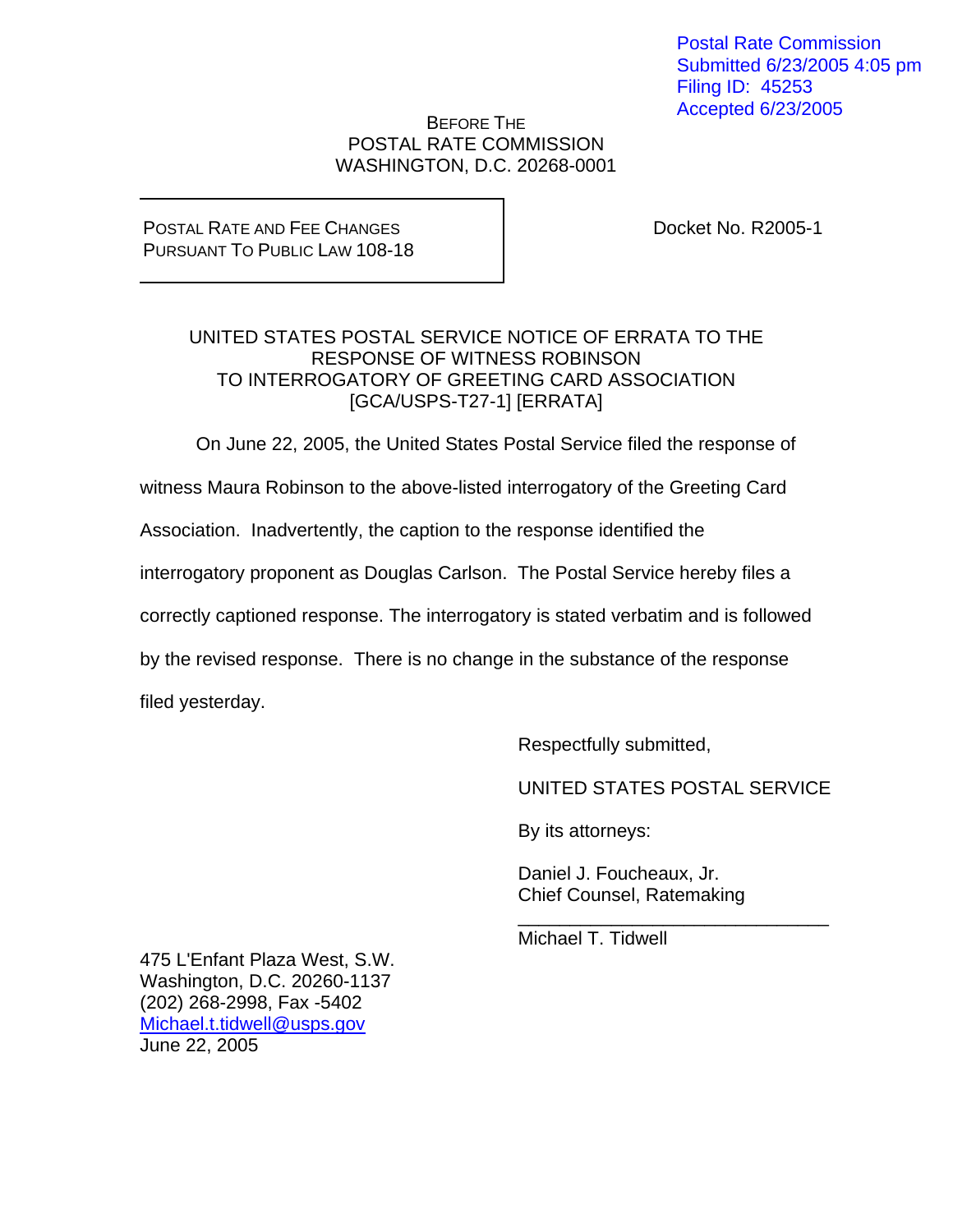## **RESPONSE OF THE UNITED STATES POSTAL SERVICE TO INTERROGATORY OF THE GREETING CARD ASSOCIATON Revised: June 23, 2005**

### **GCA/USPS-T27-1.**

Please consider the chart attached below, which shows the history of CRA cost segment 3.1 direct unit costs for mail processing labor for First Class single piece mail. And for 2005 and 2006, adds estimates for those costs made by the Postal Service in this rate case.

- a. In a rate case in general, would the observed decline in the attachment in mail processing unit costs for single piece FCM be one factor you would consider in deciding on the rate for First Class single piece letter mail?
- b. In this rate case, did you take the observed trend in the attachment into account in any way in proposing the First Class single piece rate?
- c. In this rate case, were you aware of the trend observed in the attachment when you settled upon your 39 cent proposed rate?
- d. In the next rate case, if any, assuming the observed trend were to be realized, is that a factor you would take into consideration in proposing a rate for single piece First Class letters?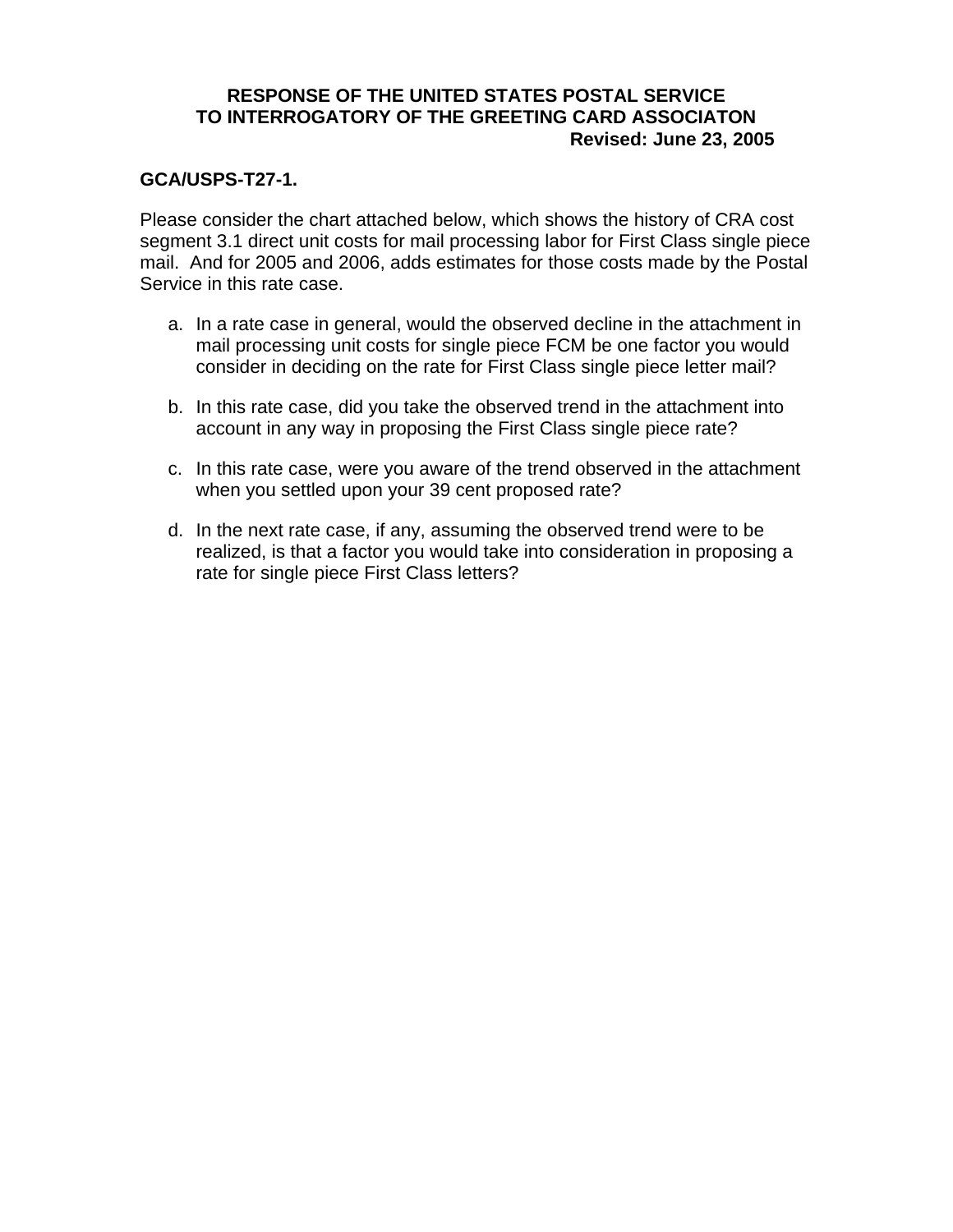# **RESPONSE OF THE UNITED STATES POSTAL SERVICE TO INTERROGATORY OF THE GREETING CARD ASSOCIATON Revised: June 23, 2005**

# **GCA/USPS-T27-1 (continued):**



#### **RESPONSE:**

a. Yes, relative changes in costs for a subclass or rate category are

considered in rate cases, in general.

 $b. - c.$ 

I was aware of the trends in mail processing costs for First-Class Mail when the 39-cent proposed rate for single-piece First-Class Mail weighing one ounce or less was developed. However, as discussed in my